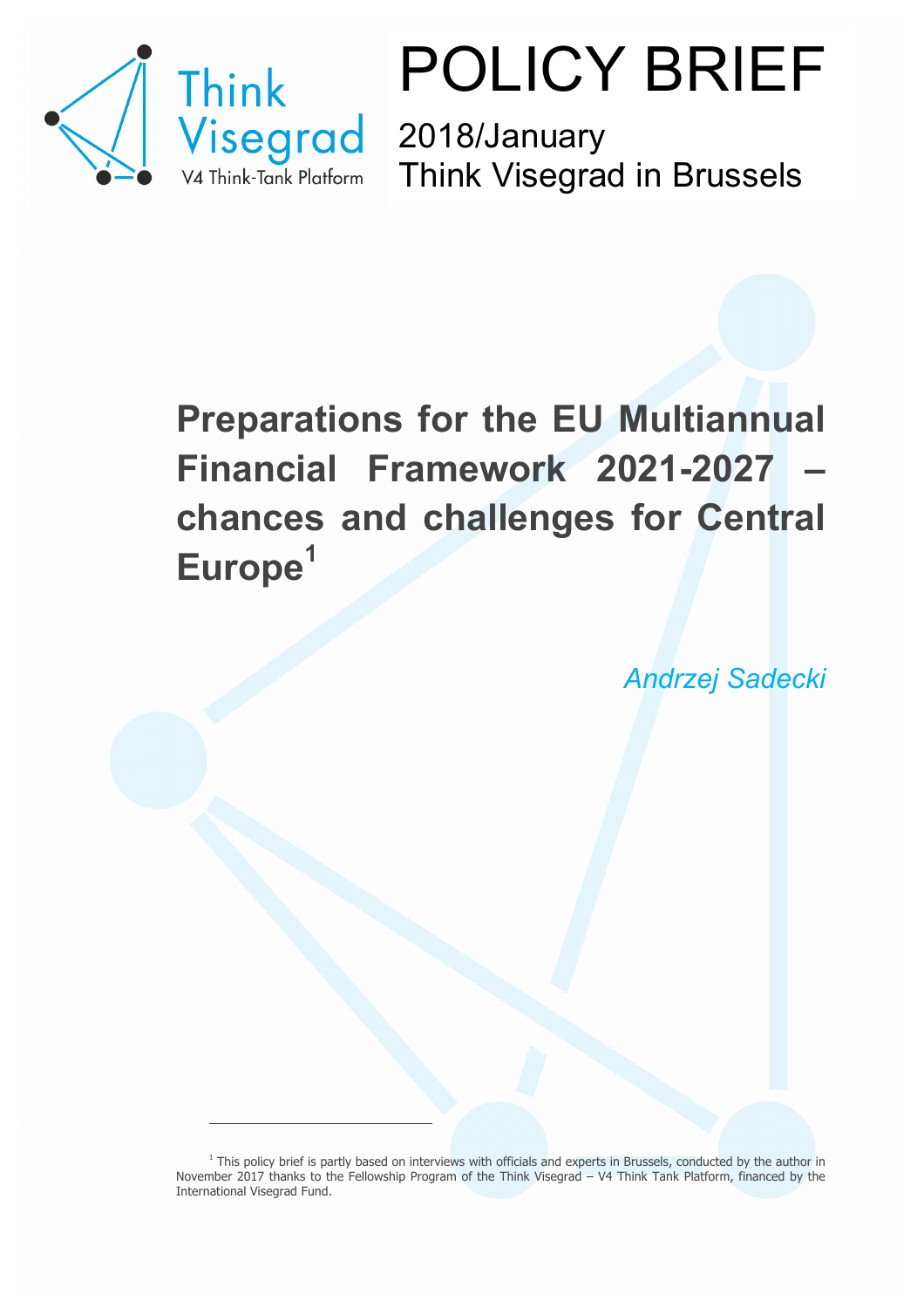

# POLICY BRIEF

## 2018/January Think Visegrad in Brussels

### **Introduction**

The negotiations of the 2021-2027 financial framework are about to begin in the European Union. Although the EU budget is of a relatively small size – around 1% of the combined Gross National Income of the EU member states – the Multiannual Financial Framework (MFF) sets the long-term limits of its revenues and expenditures and therefore bears a high importance to all the member states. The MFF is thus, for one to two years preceding its entry into force, the subject of heated negotiations, bargaining and trade-offs. The informal discussion has already begun with several reports and non-papers already put forward by various stakeholders, while the formal talks will start after the European Commission presents its proposal, expected for May 2018. The negotiations between the member states and among the EU institutions will last for several months with an agreement expected to be reached in 2019.

At first glance, reaching an agreement on the next MFF could seem easier than for its previous iterations. The MFF 2014-2020 was negotiated against the backdrop of a financial crisis which put significant strains on the member states, particularly those in the Eurozone. Currently, economic growth has returned to the European Union and the economic sentiments have reached their highest levels since 2000s<sup>2</sup>. Nevertheless, some key political developments will affect and complicate the process of finding a consensus on the next MFF. Firstly, the negotiations on the post 2020- MFF will coincide with two major processes underpinning the future of European integration: the withdrawal of the United Kingdom from the European Union and the debate on the reform of the Eurozone. Secondly, some stakeholders see Brexit as an opportunity to substantially reform the MFF and the EU budget, which in turn widened the debate to the future of main EU policies, and could breach the fragile balance between the various interests of the member states that functioned in this sphere until now.

### **MFF and Central Europe**

 $\overline{a}$ 

For the Central European member states, the main issue at stake is to preserve the adequate level for the EU budget and to ensure the financing of the EU policies that are essential for meeting key economic or social challenges. It applies mainly to the key pillars of the European Union and the single market that are cohesion policy and the Common Agricultural Policy (CAP). Cohesion policy has played an instrumental role in narrowing the gap between the more and less developed member states and regions. In the 12 poorest EU member states, the level of GDP per capita increased

 $<sup>2</sup>$  In November 2017, the Economic Sentiment Indicator reached the highest level in the EU since June 2007 and</sup> in the Eurozone since November 2000. Source: https://ec.europa.eu/info/sites/info/files/esi\_2017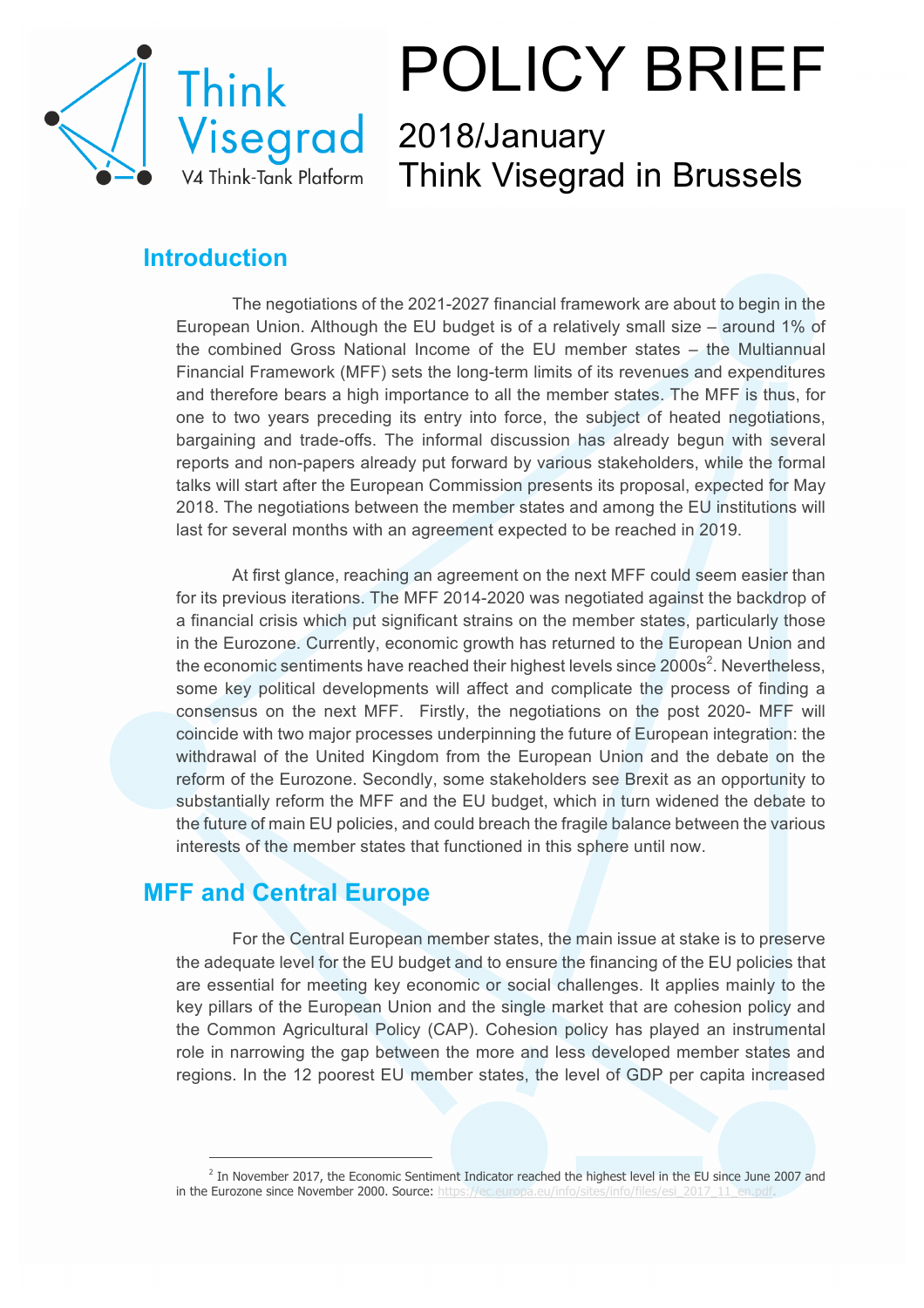

## POLICY BRIEF 2018/January Think Visegrad in Brussels

from 54% of the EU average in 2006 to 67% in 2015<sup>3</sup>. However, important disparities persist and further catching up with the wealthier states – especially at the regional level - will depend on continuous and adequate funding for economic, social and territorial cohesion, one of the goals stipulated by the Treaty on the European Union. All the regions of Central European member states – except for some surrounding the capital cities – fall into the category of less developed regions (below 75% of the EU average). Cohesion policy also allows the less developed countries to mitigate the negative effects of the single market, a role played by the CAP as well. It helps to create a level playing field for farmers across the EU and avoids creating a race to national subsidies in which the poorer member states would inevitably lose. Furthermore, both cohesion funds and the CAP support the member states in reaching EU-wide goals such as climate and energy policy objectives.

### **Impact of Brexit**

 $\overline{a}$ 

The most immediate and visible challenge for the future of EU, including for the next EU budgets and the negotiations of the MFF, is the management of Brexit. First of all, the United Kingdom's withdrawal from the European Union means losing the third biggest contributor to its budget. Although the UK contribution has been, since the 1980s, reduced due to the agreed-upon rebate, it nevertheless amounted to approximately 12% of the EU budget. According to estimates by the Jacques Delors Institute, the gap in the EU budget after the UK's withdrawal will be around 10 billion euro per year<sup>4</sup>. Even if this loss might be mitigated by a possible UK contribution after March 2019, the uncertain result of the UK-EU negotiations makes it hazardous to assume any British contribution in the talks about the next MFF. The consequences for the Central European countries are manifold. First, the gap in the budget opens a debate on the general amount of the budget and may be taken by the net payers as an excuse to decrease its level. However, it may also provide a positive impulse towards getting rid of correction mechanisms or even increasing the budget, due to the fact that the UK was one the biggest proponents of the budget cuts. As for the dynamics of the negotiations themselves, the withdrawal of the UK will weaken the position of net contributors, which advocate a smaller EU budget and for decreasing the amount spent on the main EU policies. Likewise, the countries that benefit the least from the Common Agricultural Policy and demand cuts in this area, will due to Brexit lose an important ally. Regarding other headings of the budget, the UK was a prominent supporter of strengthening the EU's external actions and it may therefore be more difficult to

<sup>&</sup>lt;sup>3</sup> European Commission's estimates, "7th Report on Economic, Social and Territorial Cohesion", p.XXII.

<sup>&</sup>lt;sup>4</sup> Jörg Haas, Eulalia Rubio, "Brexit and the EU Budget: Threat or Opportunity?" Policy Paper183, Jacques Delors Institute, 16 January 2017, http://www.delorsinstitut.de/2015/wp-content/u HaasRubio-JDI-JDIB-Jan17.pdf.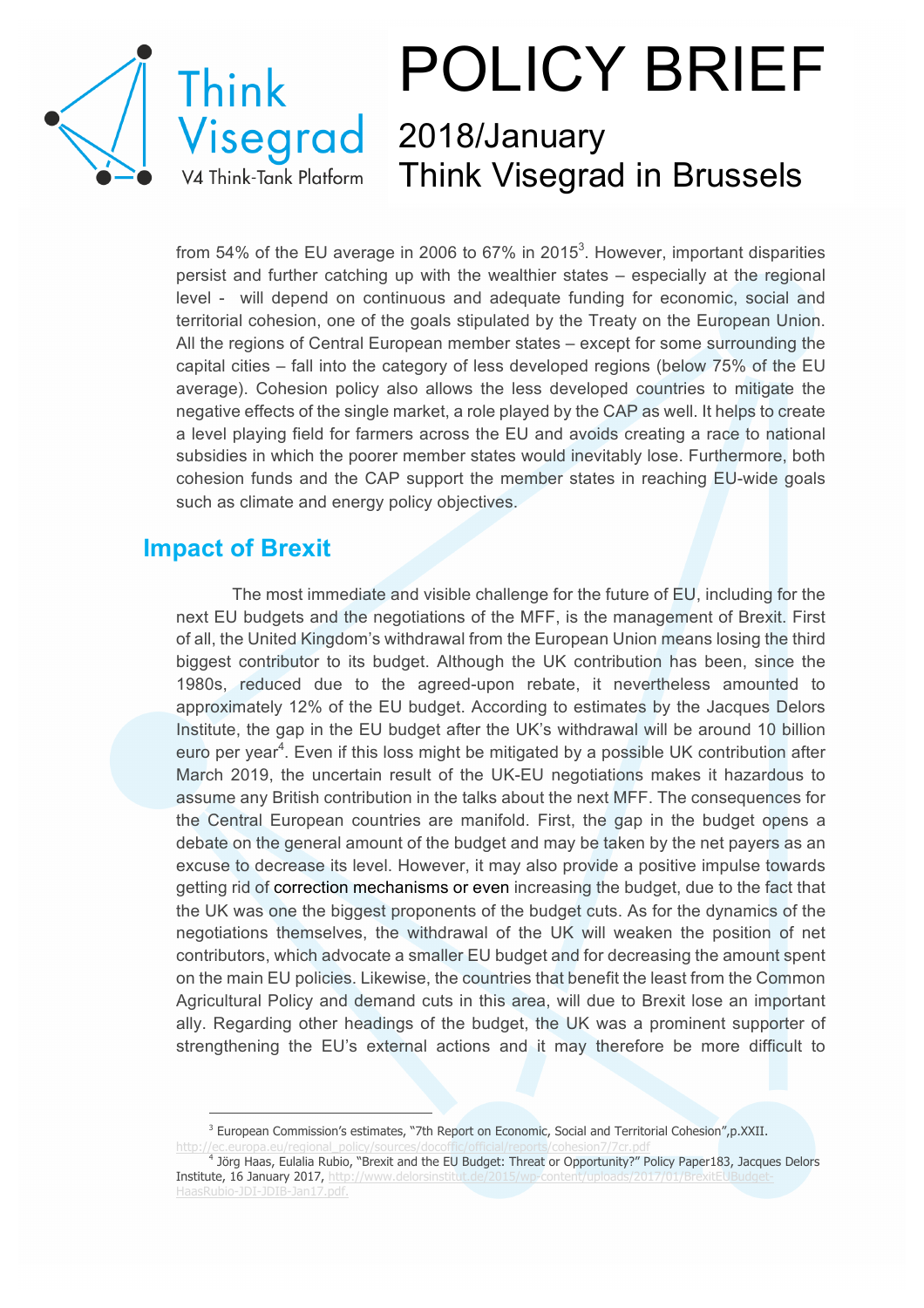

# POLICY BRIEF

## 2018/January Think Visegrad in Brussels

mobilise adequate funding for neighbourhood policy in times of growing needs due to the instable situation in the countries bordering the EU, in particular Ukraine.

### **Impacts of Eurozone reform**

The Economic and Monetary Union's reform will also mobilize political attention in parallel with MFF negotiations. Some proposals, put forward especially by President Macron, go as far as creating a large-scale Eurozone budget (*fiscal capacity*) or a separate parliament and minister of finance for the euro area have evoked a rather sceptical response by other Eurozone members and the European Commission. It is likely that the actual reforms will fall short of these proposals, but shall however open the door to further risk-sharing within the Eurozone. The roadmap presented by the European Commission in December 2017, goes towards anchoring existing intergovernmental mechanisms in the EU legal framework (eg. European Stabilisation Mechanism, Fiscal Pact), rather than creating instruments or institutions outside the current structures<sup>5</sup>. Instead of a separate budget for the Eurozone, the Commission envisages a dedicated euro-area budget line within the EU budget, including for instance a convergence instrument to assist the member states on their way to joining the euro. Nevertheless, even the incremental changes can have a significant impact on the EU budget and endanger existing policies; establishing a euro-area line in the EU budget will require a modification in the expenditure side of the budget, consequently making it a potential threat to the current amounts spent on cohesion policy and CAP. Several EU member states which have not adopted the common currency will be excluded from the planned new budgetary heading. Furthermore, the very fact that both the MFF negotiations and talks on EMU reform will take place in parallel might increase the unpredictability of both processes, for instance by opening the door for possible trade-offs between member states negotiating both issues, that could also upset the delicate balance that existed so far.

#### **Ideas on reforming the MFF**

 $\overline{a}$ 

Several ideas about reform of the MFF have been circulating throughout the years. A radical overhaul of the financial framework is rather unlikely, because the final result of the negotiations must balance the differing priorities and objectives of member states, regions and EU institutions (among others), and satisfy the obligation of being accepted unanimously by the member states. Nevertheless, several far-reaching changes may eventually be implemented. Potential directions of MFF reform have been presented by the European Commission in the reflection paper on the future of EU

<sup>5</sup> "Commission sets out Roadmap for deepening Europe's Economic and Monetary Union", European Commission - Press release. Brussels, 6 December 2017. http://europa.eu/rapid/press-release\_IP-17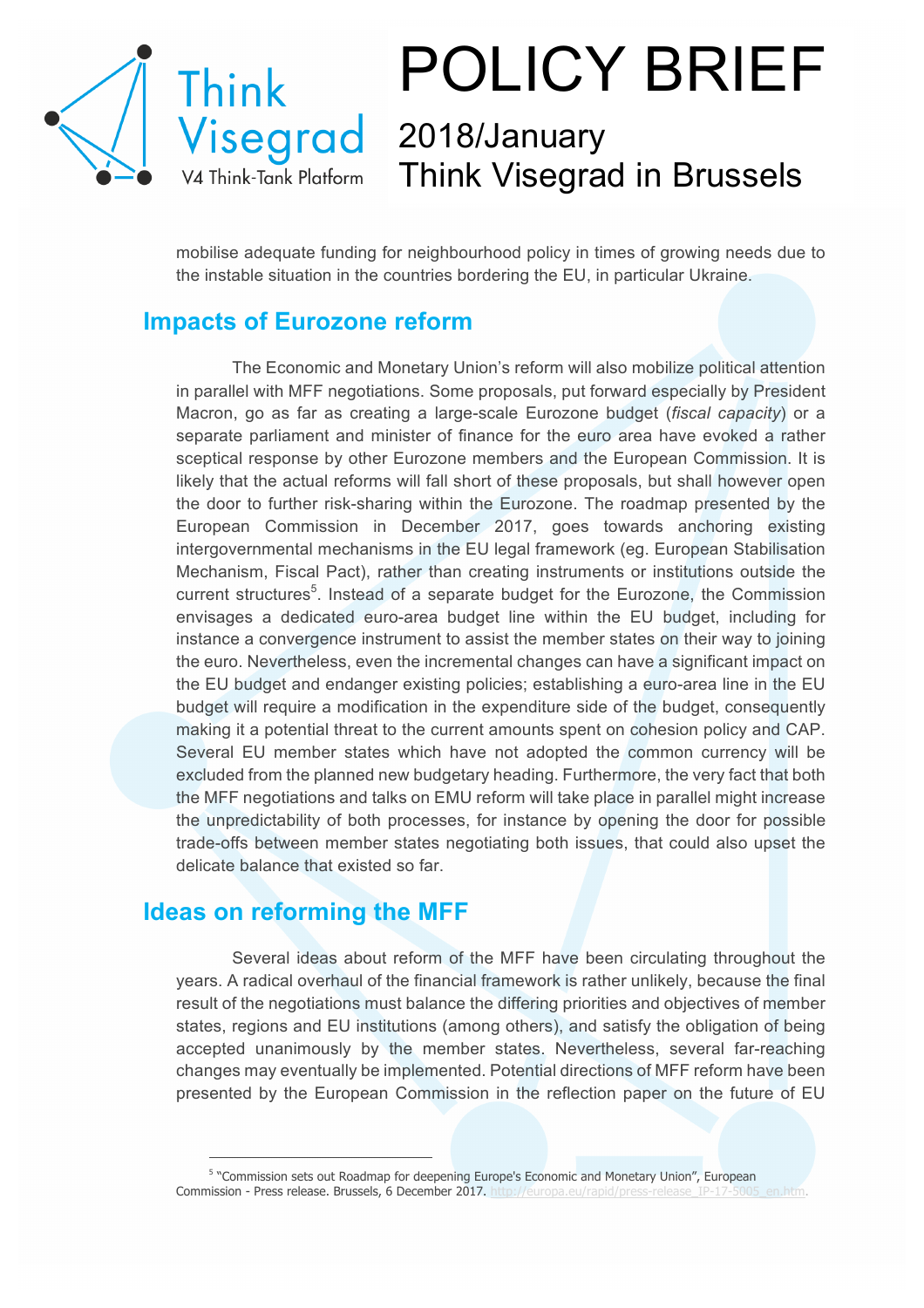

## POLICY BRIEF 2018/January Think Visegrad in Brussels

finances<sup>6</sup>. The Commission outlines several options and scenarios, however the prevailing assumption is that the next MFF should create a fiscal space for the "new challenges" of the EU, such as the refugee crisis, security concerns, cyberthreats, terrorism and defence. Although the Commission emphasizes the need to keep the balance between existing policies and priorities and new challenges, the need to allocate funds for the latter will create a pressure to scale down the current policies, especially cohesion policy and Common Agricultural Policy. The solutions suggested by the Commission can strongly affect the Central European states, for instance the introduction or increase of national co-financing, which would disproportionately affect poorer EU member states. Moreover, the idea of leaving more resources unallocated in order to be able to respond in a more flexible manner to future challenges may result in a more ad hoc bargaining in the yearly budgets and decrease the strategic dimension of EU investments. Another potentially problematic proposal for the beneficiaries of cohesion policy would be to increase the conditionality of the EU's structural and investment funds, especially if it means linking the disbursement of EU budget funds with political issues, such as the implementation of the refugee relocation mechanisms or the state of rule of law, and not to the actual aims that the particular policy pursues.

### **Conclusion**

 $\overline{a}$ 

- All the Central European EU members support the position that the EU budget should be maintained at an adequate level. They also agree on the importance of keeping an effective cohesion policy and CAP, but often differ on details due to the particularities of their economies. Therefore, achieving overall priorities will depend on the determination to maintain this common position as long as possible despite existing differences on specific items. For instance, the Czech Republic (and Slovakia to a lesser extent) is particularly opposed to introducing a ceiling of CAP payments for large farms; Hungary most firmly defends cohesion policy due to the high reliance of its economic growth on EU funds; Poland is particularly concerned with introducing national co-financing in CAP, while Romania and Bulgaria focus most distinctively on securing financing for infrastructure development. Therefore, if each country enters negotiations with the aim of achieving one particular goal, the overriding priorities can fall short from being achieved and make everyone lose.
- Central European countries should use the variety of different regional formats to discuss their standpoints and articulate common interests. The Visegrad Group (V4) has experience in coordinating the positions in the previous negotiations and proved to be an effective basis for consultations with other like-minded states from the region (eg. Bulgaria, Romania, Croatia, Slovenia). Moreover, a more recently

 $6$  One of the six documents about the future of EU-27, presented by the European Commission in 2017: "Reflection Paper on the Future of EU Finances", 29.06.2017, https://ec.europa.eu/commi political/files/reflection-paper-eu-finances\_en.pdf.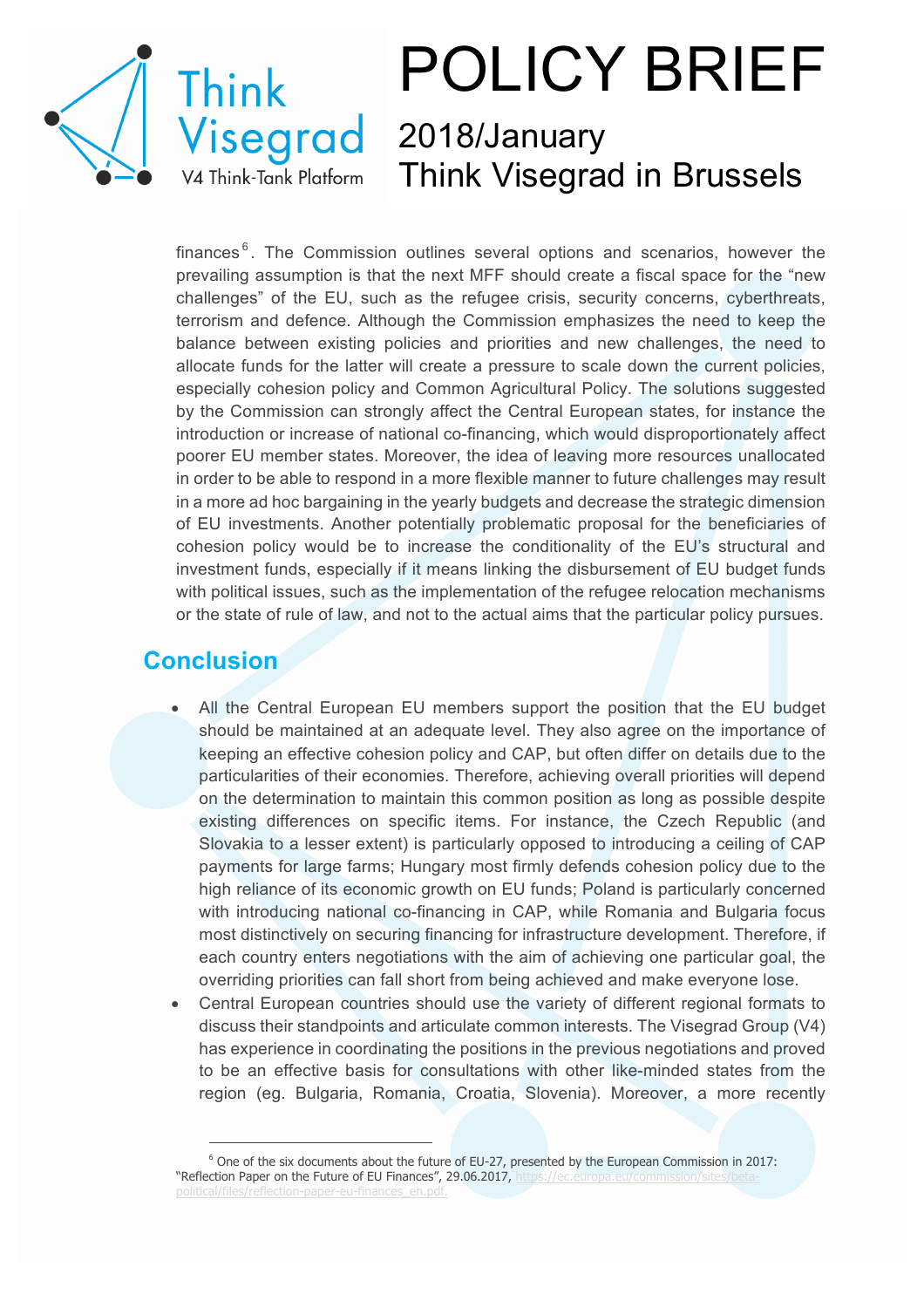

 $\overline{a}$ 

## POLICY BRIEF 2018/January

Think Visegrad in Brussels

established presidential format of regional cooperation – the Three Sea Initiative (TSI) - might serve this purpose as well, particularly as its main goal is the interlinking of Central European infrastructure (energy, transport etc.), which fits the EU's objectives and relies mostly on EU funding.

- A robust EU budget and adequate financing of the existing policies are a vital issue vital for many other EU member states outside of Central Europe. Cohesion policy is of high importance for the Southern European states still affected by the economic crisis. Preservation of the Common Agricultural Policy is supported by a majority of EU member states, including some of the biggest countries, such as France even if President Macron has opened to door to a certain flexibility regarding CAP reform. The success of the negotiations will rely upon effective coalition-building and lessons should be learned from previous negotiations, such as the experience of the so-called friends of cohesion group. It is also useful to look not only for like-minded states, but also other actors, such as EU institutions and civil society or business associations, for instance the Committee of Regions in the case of cohesion policy.
- It is equally important to demonstrate the benefits of cohesion policy for the entire EU-27, including the so-called net contributor states, since EU budget funds allocated to the less developed states have spillover benefits to the wealthier countries, through investments and trade. To put it simply, money spent on cohesion by wealthier countries to a large extent eventually comes back to them<sup>7</sup>. This is especially true for countries such as Germany and Austria, which maintain significant economic links with the biggest beneficiaries of the EU funds in Central Europe. Moreover, the more developed economies in the EU should be aware of the competitive advantage their companies have in a single market over the companies from less developed member states. Cohesion policy contributes to moderate the negative effects of the single market for the less developed economies. Likewise, the CAP helps to diminish the disparities between the farmers from regions of different levels of economic development.
- Central European countries should also emphasize that an ambitious budget is in the interest of the whole European Union and that they are ready for a bigger commitment. One of the possible solutions is to advocate increasing their contribution to the EU budget. This postulate coincides with European Commission's position and has been already endorsed by Hungary and Poland. Another option is to start the debate by agreeing first on the goals that needs to be achieved by the EU during the next budgetary period and then assure the adequate funding.

<sup>7</sup> "How do EU-15 Member States Benefit from the Cohesion Policy in the V4?" Report prepared within the Ex post evaluation and forecast of benefits to EU-15 countries as a result of Cohesion Policy implementation in V4 countries, commissioned by Polish Ministry of Economic Development. Warsaw 2017, https://www.ewaluacja.gov.pl/media/32979/EU-15\_report\_final\_EN.pdf